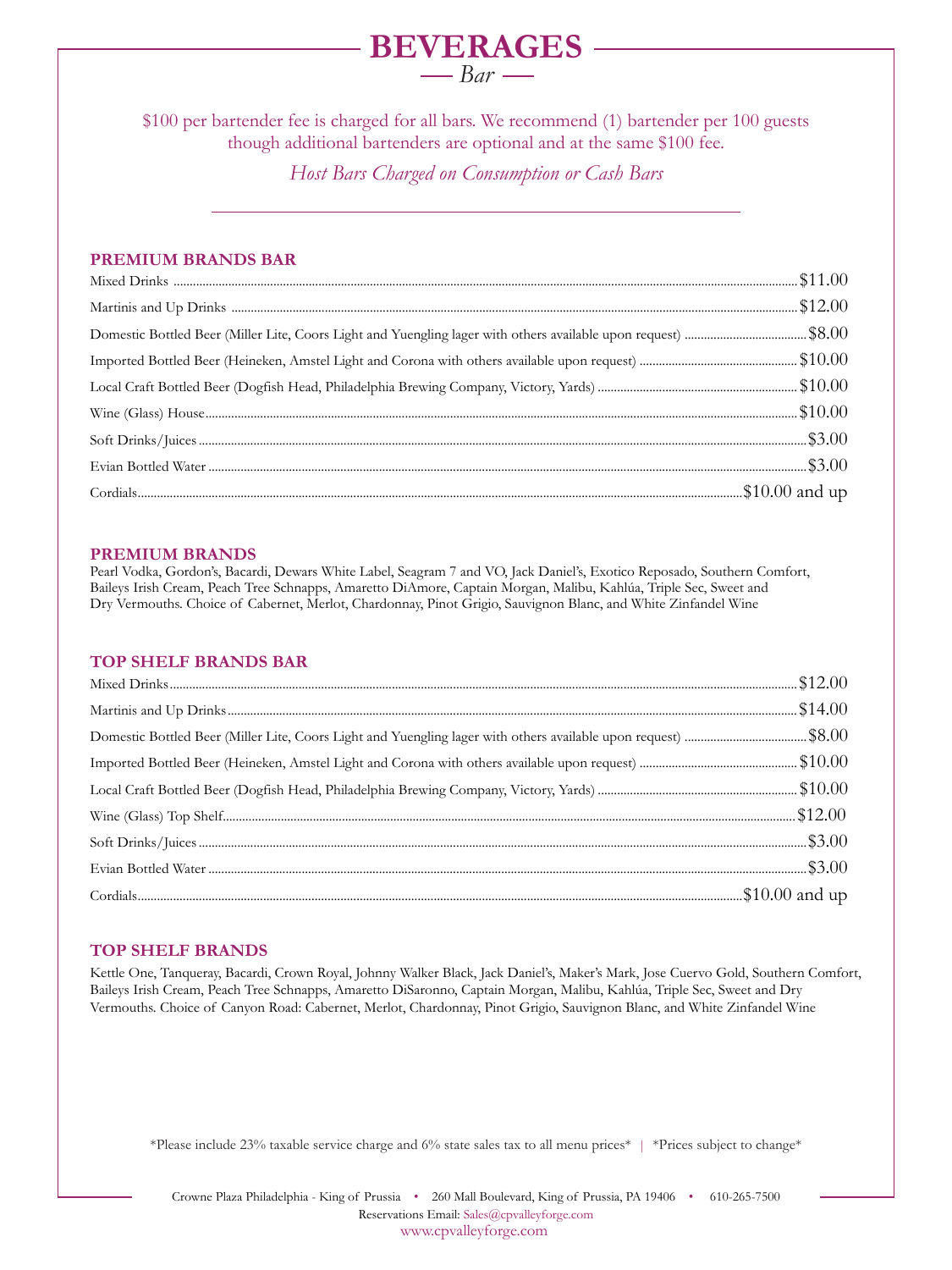# **BEVERAGES** - Bar Packages \$100 per bartender fee is charged for all bars. We recommend (1) bartender per 100 guests though additional bartenders are optional and at the same \$100 fee. **WINE SERVICE WITH DINNER TOASTS HOST PACKAGE BAR** Prices are on a per person basis with a maximum of 5 hours total package service \$100 per bartender fee is charged for all bars. We recommend (1) bartender per 100 guests though additional bartenders are optional and at the same \$100 fee. **PREMIUM LIQUORS TOP SHELF LIQUORS** DAILY BANQUET BAR SPECIALS



\*Please include 23% taxable service charge and 6% state sales tax to all menu prices\* | \*Prices subject to change\*